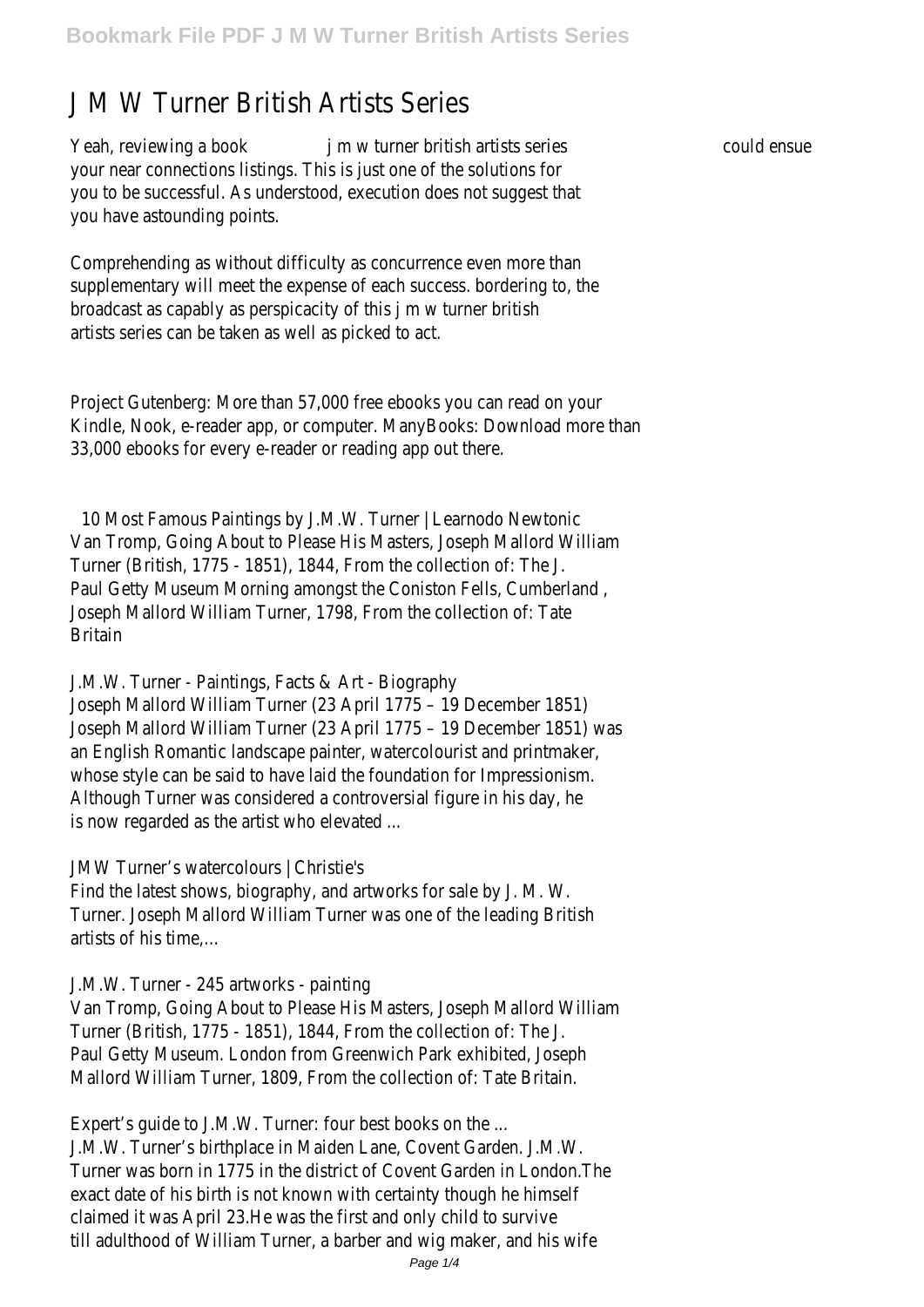Mary Marshall.

J.M.W. Turner | 10 Facts On The British Landscape Artist ... Joseph Mallord William Turner RA (23 April 1775 – 19 December 1851), known as J. M. W. Turner and contemporarily as William Turner, was an English Romantic painter, printmaker and watercolourist, known for his expressive colourisation, imaginative landscapes and turbulent, often violent marine paintings. Turner was born in Maiden Lane, Covent Garden, London, to a modest lower middle-class ...

British Watercolours from J.M.W. Turner to Beatrix Potter ... The Turner Prize, named after the English painter J. M. W. Turner, is an annual prize presented to a British visual artist.Between 1991 and 2016, only artists under the age of 50 were eligible (this restriction was removed for the 2017 award). Awarding the prize is organised by the Tate gallery and usually staged at Tate Britain, though in recent years the award ceremony has sometimes been ...

J. M. W. Turner - Simple English Wikipedia, the free ...

Joseph Mallord William Turner was born on Maiden Lane in Covent Garden in 1775. His father, William Turner, was a barber and wig-maker. Throughout his life he would remain true to these roots – unlike many other artists who bent to societal refinement, Turner retainined a thick cockney accent even at the pinnacle of his professional career .

## Turner Prize - Wikipedia

Tate Britain is home to the largest collection of works by Joseph Mallord William Turner (1775–1851). A master of history, landscape and marine painting, he challenged the style of the old masters, trailblazing in technique and subject matter. Described as the 'father of modern art' by John ...

Turner - The Complete Works - william-turner.org - J. M. W ... An expert's guide to J.M.W. Turner: four must-read books on the British painter All you ever wanted to know about Turner, from a "rollicking read" of a biography to a "picture book with a ...

## J. M. W. Turner - Wikipedia

J.M.W. Turner, English Romantic landscape painter whose expressionistic studies of light, color, and atmosphere were unmatched in their range and sublimity. Perhaps the greatest landscapist of the 19th century, he anticipated the French Impressionists in breaking down conventional formulas of representation.

## j.m. william turner — Google Arts & Culture

Joseph Mallord William Turner, born London, England, 1775, died Chelsea, England, 1851. Stormy Landscape with a Rainbow, around 1824, watercolour on paper. Purchased in memory of Alan Flacks, 1999. Share. British Watercolours from J.M.W. Turner to Beatrix Potter. February 29 - October 25.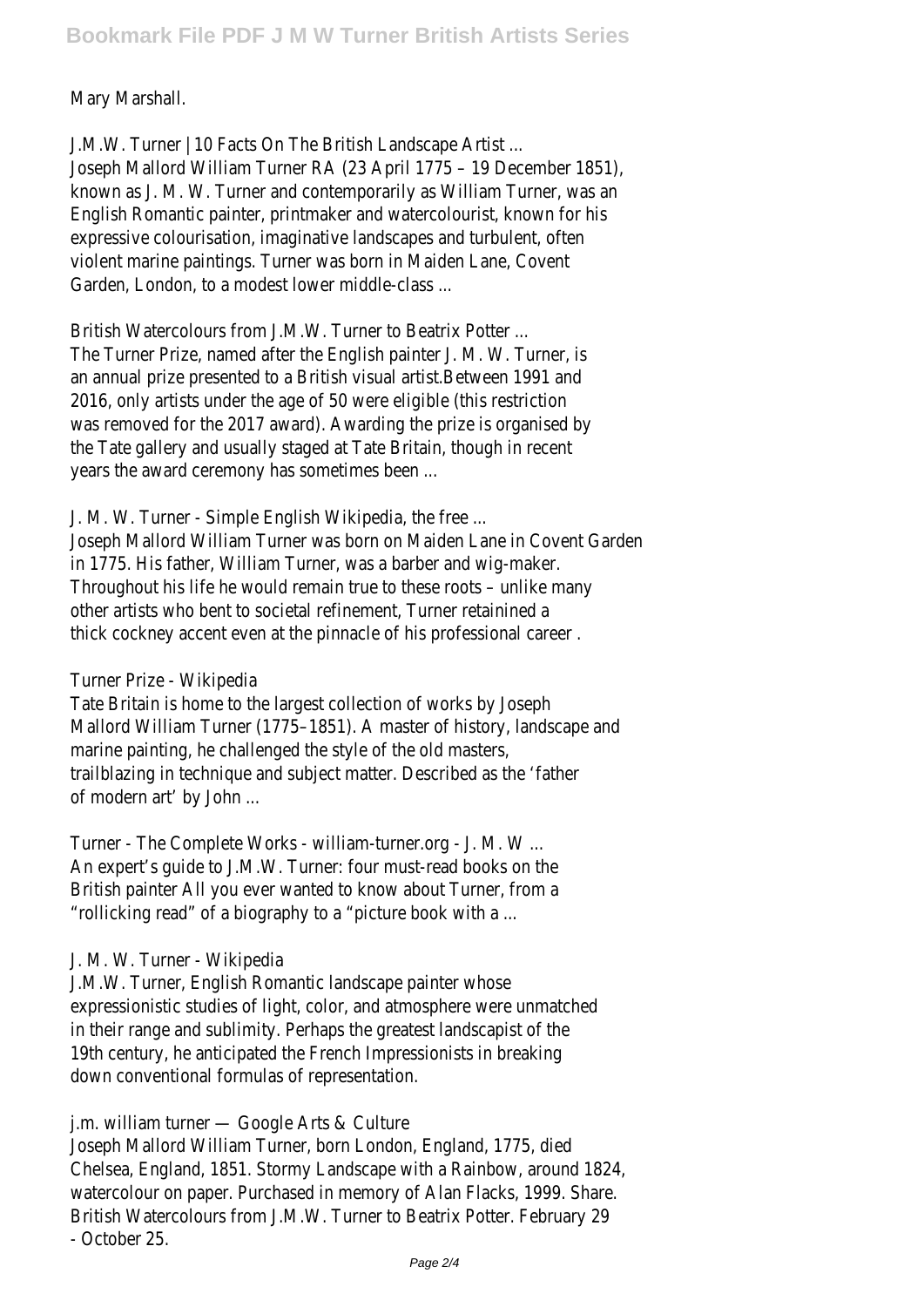A Luminary of British Romanticism: Who Was J. M. W. Turner ... Joseph Mallord William Turner, R.A. (London 1775-1851), The Lake of Lucerne from Brunnen, with a Steamer. 9 ¾ x 12? in (24.8 x 30.8 cm).Estimate: \$800,000-1,200,000. This lot is offered in Old Master & British Drawings. on 30 January 2018 at Christie's in New York

#### J.m.w. Turner | Encyclopedia.com

Joseph Mallord William Turner was a British Old Masters artist who was born in 1775. Their work was featured in numerous exhibitions at key galleries and museums, including the Kunsthistorisches Museum, Vienna and the Scottish National Gallery.Joseph Mallord William Turner's work has been offered at auction multiple times, with realized prices ranging from \$12 USD to \$47,607,238 USD, depending ...

## J M W Turner British

Joseph Mallord William Turner was born on 23 April 1775 and baptised on 14 May. He was born in Maiden Lane, Covent Garden, in London, England. His father, William Turner (1745 – 21 September 1829), was a barber and wig maker. His mother, Mary Marshall, came from a family of butchers. A younger sister, Mary Ann, was born in September 1778 but died in August 1783.

J.M.W. Turner | Biography, Paintings, & Facts | Britannica J.M.W. Turner was a British landscape painter of the 18th and 19th centuries whose work is known for its luminous, almost abstract quality.

J. M. W. Turner - 179 Artworks, Bio & Shows on Artsy \*Turner, Joseph Mallord William\* (1775–1851). British land- and seascape artist. Born in London the son of a barber, Turner was precociously talented. He entered the RA Schools in 1789, had a drawing exhibited at the academy in 1790, and was elected a full academician in 1802.

## J M William Turner — Google Arts & Culture

Joseph Mallord William Turner (Covent Garden, London, 23 April 1775 – Chelsea, London, 19 December 1851) was an English painter and artist.He was one of the greatest artists of landscape painting, with a great mastery of light and colour.. His father was a maker of wigs.His mother was ill with mental problems, and the young Turner was sent to live with his uncle in Brentford, where he first ...

Turner Collection – Display at Tate Britain | Tate

J.M.W. Turner depicts the warship, years after its glorious days, being pulled by a tugboat, to be broken into scraps. The painting pays a tribute to sailing ships as they were going to be replaced by steampowered vessels. Turner uses symbolism, like the setting sun, to suggest the demise of the subject and its mortality despite its heroic